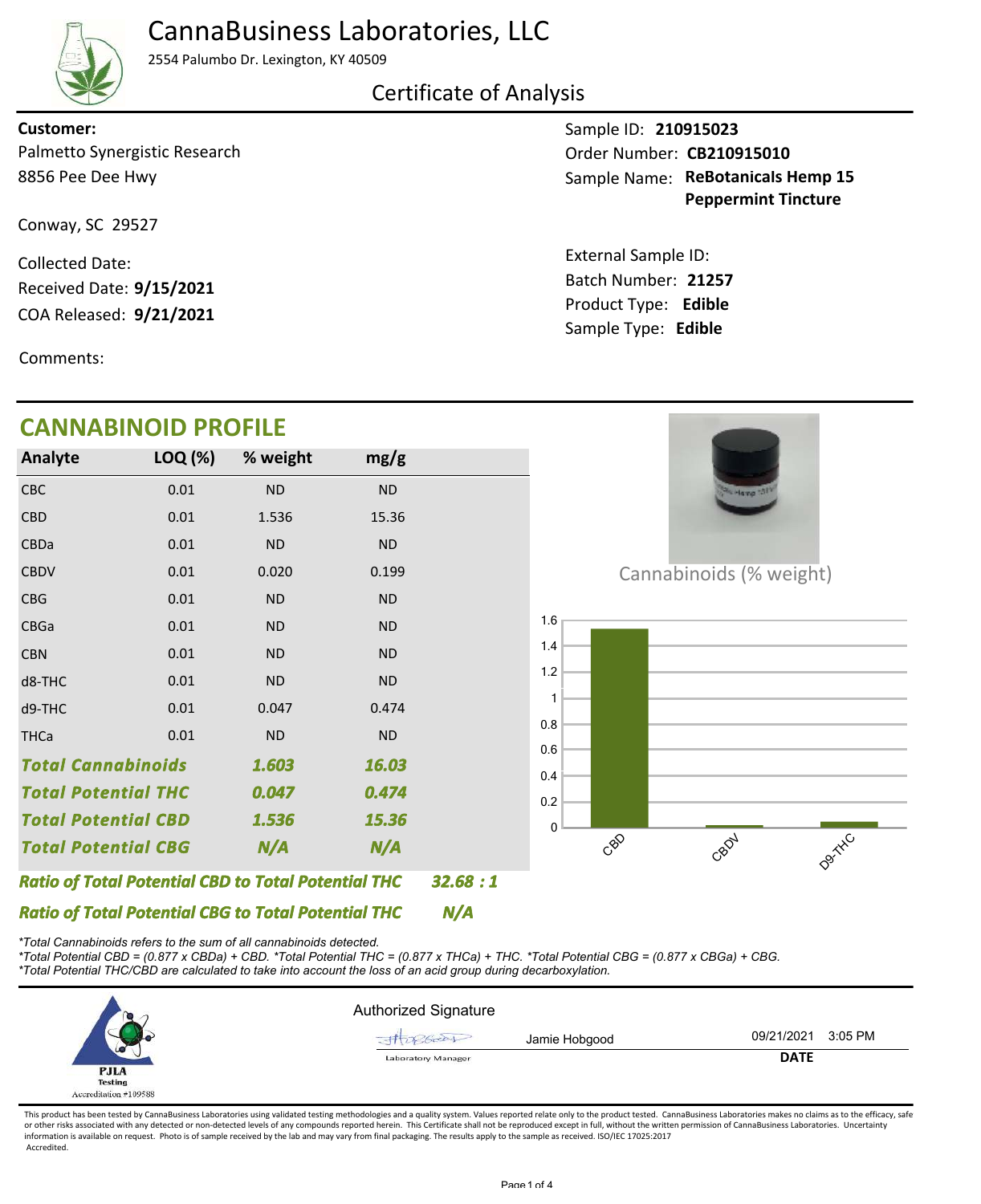

**Potency (mg/g)**

#### 2554 Palumbo Dr. Lexington, KY 40509 CannaBusiness Laboratories, LLC



### **Certificate of Analysis**

 $\cdot$   $\frac{1000}{1}$  4

**Terpenoids**

| <u>CU3LUIILI</u>                                  |  |
|---------------------------------------------------|--|
| Palmetto Synergistic Research<br>8856 Pee Dee Hwy |  |
| Conway, SC 29527                                  |  |
|                                                   |  |

| -51% | ľ   |
|------|-----|
|      | Mic |
|      |     |
|      |     |

| <b>Customer</b>                      |                    |                   |                              | <b>Sample Name:</b>                         |
|--------------------------------------|--------------------|-------------------|------------------------------|---------------------------------------------|
| Palmetto Synergistic Research        |                    |                   | <b>Overall Batch Results</b> |                                             |
| 8856 Pee Dee Hwy<br>Conway, SC 29527 |                    | Pesticide         | Moisture Content             | Sample ID:<br><b>Product Type:</b>          |
|                                      |                    | Potency           | <b>Water Activity</b>        | Sample Type:<br><b>Collected Date</b>       |
|                                      | Hang <sup>13</sup> | <b>Mycotoxins</b> | <b>Heavy Metals</b>          | <b>Received Date</b>                        |
|                                      |                    | Microbial Screen  | Residual Solvents            | <b>Batch Number</b><br><b>Batch Size:</b>   |
|                                      |                    | Terpenoids        |                              | <b>Sample Size:</b><br><b>COA</b> released: |

| Sample Name:<br>Sample ID: | <b>ReBotanicals Hemp 15</b><br><b>Peppermint Tincture</b><br>210915023 |         |
|----------------------------|------------------------------------------------------------------------|---------|
|                            |                                                                        |         |
| <b>Product Type:</b>       | Fdible                                                                 |         |
| Sample Type:               | Fdible                                                                 |         |
| <b>Collected Date:</b>     |                                                                        |         |
| <b>Received Date:</b>      | 09/15/2021                                                             |         |
| Batch Number:              | 21257                                                                  |         |
| <b>Batch Size:</b>         |                                                                        |         |
| <b>Sample Size:</b>        |                                                                        |         |
| COA released:              | 09/21/2021                                                             | 3:05 PM |
|                            |                                                                        |         |

**Peppermint Tincture** 

| Date Tested: 09/15/2021<br>Instrument: |                  |                     | Method: CB-SOP-028 |           |                    | Date Tested: 09/17/2021<br>Instrument: |
|----------------------------------------|------------------|---------------------|--------------------|-----------|--------------------|----------------------------------------|
| 0.047%                                 | 1.536 %          |                     | 1.603%             |           | 16.03 mg/g         | Analyte                                |
| Total THC                              | <b>Total CBD</b> |                     | Total Cannabinoids |           | Total Cannabinoids | alpha-Bisabolol<br>alpha-humulene      |
| Analyte                                |                  | <b>Result Units</b> | LOQ                | Result    | <b>Units</b>       | alpha-pinene                           |
| CBC (Cannabichromene)                  | ND               | $\frac{0}{0}$       | 0.010              | <b>ND</b> | mg/g               | alpha-terpinene                        |
| CBD (Cannabidiol)                      | 1.536            | $\frac{0}{0}$       | 0.010              | 15.36     | mg/g               | beta-caryophyllene                     |
| CBDa (Cannabidiolic Acid)              | ND.              | $\frac{0}{0}$       | 0.010              | <b>ND</b> | mg/g               | Beta-myrcene                           |
| CBDV (Cannabidivarin)                  | 0.020            | $\frac{0}{0}$       | 0.010              | 0.199     | mg/g               | Beta-pinene                            |
| CBG (Cannabigerol)                     | ND.              | $\%$                | 0.010              | <b>ND</b> | mg/g               | cis-Nerolidol                          |
| CBGa (Cannabigerolic Acid)             | <b>ND</b>        | $\frac{0}{0}$       | 0.010              | <b>ND</b> | mg/g               | Camphene                               |
| CBN (Cannabinol)                       | ND.              | $\%$                | 0.010              | <b>ND</b> | mg/g               | d-Limonene                             |
| D8-THC (D8-Tetrahydrocannabinol)       | <b>ND</b>        | $\frac{0}{0}$       | 0.010              | <b>ND</b> | mg/g               | delta-3-Carene                         |
| D9-THC (D9-Tetrahydrocannabinol)       | 0.047            | %                   | 0.010              | 0.474     | mg/g               | Eucalyptol                             |
| THCa (Tetrahydrocannabinolic Acid)     | <b>ND</b>        | $\%$                | 0.010              | <b>ND</b> | mg/g               | gamma-Terpinene<br>Geraniol            |

| Date Tested: 09/17/2021<br>Instrument: |                                                                                                             |      | Method: CB-SOP-026 |                                                      |               |
|----------------------------------------|-------------------------------------------------------------------------------------------------------------|------|--------------------|------------------------------------------------------|---------------|
|                                        |                                                                                                             |      |                    |                                                      |               |
| Analyte                                | Result                                                                                                      | Unit | LOQ                | Result                                               | Unit          |
| alpha-Bisabolol                        | $<$ LOQ                                                                                                     | mg/g | 0.100              | $<$ LOQ                                              | $\frac{0}{0}$ |
| alpha-humulene                         | $<$ LOQ                                                                                                     | mg/g | 0.100              | $<$ LOQ                                              | $\%$          |
| alpha-pinene                           | $<$ LOQ                                                                                                     | mg/g | 0.100              | <loq< td=""><td><math>\frac{0}{0}</math></td></loq<> | $\frac{0}{0}$ |
| alpha-terpinene                        | $<$ LOQ                                                                                                     | mg/g | 0.100              | $<$ LOQ                                              | $\frac{0}{0}$ |
| beta-caryophyllene                     | $<$ LOQ                                                                                                     | mg/g | 0.100              | $<$ LOQ                                              | $\frac{0}{0}$ |
| Beta-myrcene                           | $<$ LOQ                                                                                                     | mg/g | 0.100              | $<$ LOQ                                              | $\%$          |
| Beta-pinene                            | $<$ LOQ                                                                                                     | mg/g | 0.100              | $<$ LOQ                                              | %             |
| cis-Nerolidol                          | $<$ LOQ                                                                                                     | mg/g | 0.100              | $<$ LOQ                                              | %             |
| Camphene                               | $<$ LOQ                                                                                                     | mg/g | 0.100              | $<$ LOQ                                              | $\frac{0}{0}$ |
| d-Limonene                             | 0.144                                                                                                       | mg/g | 0.100              | 0.0144                                               | $\%$          |
| delta-3-Carene                         | $<$ LOQ                                                                                                     | mg/g | 0.100              | $<$ LOQ                                              | $\frac{0}{0}$ |
| Eucalyptol                             | 0.381                                                                                                       | mg/g | 0.100              | 0.0381                                               | %             |
| gamma-Terpinene                        | $<$ LOQ                                                                                                     | mg/g | 0.100              | $<$ LOQ                                              | %             |
| Geraniol                               | $<$ LOQ                                                                                                     | mg/g | 0.100              | $<$ LOQ                                              | %             |
| Guaiol                                 | $<$ LOQ                                                                                                     | mg/g | 0.100              | $<$ LOQ                                              | %             |
| Isopulegol                             | $<$ LOQ                                                                                                     | mg/g | 0.100              | $<$ LOQ                                              | $\%$          |
| Linalool                               | $<$ LOQ                                                                                                     | mg/g | 0.100              | $<$ LOQ                                              | $\frac{0}{0}$ |
| Ocimene (mixture of isomers)           | $<$ LOQ                                                                                                     | mg/g | 0.100              | $<$ LOQ                                              | %             |
| p-Isopropyltoluene (p-Cymene)          | <loq< td=""><td>mg/g</td><td>0.100</td><td><loq< td=""><td><math>\frac{0}{0}</math></td></loq<></td></loq<> | mg/g | 0.100              | <loq< td=""><td><math>\frac{0}{0}</math></td></loq<> | $\frac{0}{0}$ |
| trans-beta-Ocimene                     | $<$ LOQ                                                                                                     | mg/g | 0.100              | $<$ LOQ                                              | %             |
| trans-Nerolidol                        | $<$ LOQ                                                                                                     | mg/g | 0.100              | $<$ LOQ                                              | %             |
| Terpinolene                            | $<$ LOQ                                                                                                     | mg/g | 0.100              | $<$ LOQ                                              | %             |
|                                        |                                                                                                             |      |                    |                                                      |               |

**Sample ID:**

**Sample Name:**

**Pesticides**

| Date Tested: 09/17/2021 | Method: CB-SOP-025                                                                                                                                                                                         | Instrument: |        |                 |                     |     |       |        |
|-------------------------|------------------------------------------------------------------------------------------------------------------------------------------------------------------------------------------------------------|-------------|--------|-----------------|---------------------|-----|-------|--------|
| Analyte                 | <b>Result Units</b>                                                                                                                                                                                        | <b>LOQ</b>  | Result | Analyte         | <b>Result Units</b> |     | LOQ   | Result |
| Azoxystrobin            | ND ppm                                                                                                                                                                                                     | 0.010       |        | Bifenazate      | <b>ND</b>           | ppm | 0.010 |        |
| <b>Bifenthrin</b>       | ND ppm                                                                                                                                                                                                     | 0.100       |        | <b>Boscalid</b> | ND                  | ppm | 0.010 |        |
| Carbaryl                | ND ppm                                                                                                                                                                                                     | 0.010       |        | Carbofuran      | ND.                 | ppm | 0.010 |        |
| Chlorantraniliprole     | ND ppm                                                                                                                                                                                                     | 0.010       |        | Chlorpyrifos    | <b>ND</b>           | ppm | 0.010 |        |
| Clofentezine            | ND ppm                                                                                                                                                                                                     | 0.010       |        | Coumaphos       | <b>ND</b>           | ppm | 0.010 |        |
| Daminozide              | ND ppm                                                                                                                                                                                                     | 0.010       |        | <b>Diazinon</b> | ND                  | ppm | 0.010 |        |
| <b>Dichlorvos</b>       | ND ppm                                                                                                                                                                                                     | 0.010       |        | Dimethoate      | <b>ND</b>           | ppm | 0.010 |        |
| Etofenprox              | ND ppm                                                                                                                                                                                                     | 0.010       |        | Etoxazole       | <b>ND</b>           | ppm | 0.010 |        |
| Fenhexamid              | ND ppm                                                                                                                                                                                                     | 0.010       |        | Fenoxycarb      | ND.                 | ppm | 0.010 |        |
| Fenpyroximate           | ND ppm                                                                                                                                                                                                     | 0.010       |        | Fipronil        | ND                  | ppm | 0.010 |        |
| Flonicamid              | ND ppm                                                                                                                                                                                                     | 0.100       |        | Fludioxonil     | ND.                 | ppm | 0.010 |        |
| Hexythiazox             | ND ppm                                                                                                                                                                                                     | 0.010       |        | Imazalil        | ND                  | ppm | 0.010 |        |
|                         | NT = Not tested. ND = Not detected: LOO = Limit of Quantitation: <loo =="" detected:="">ULOL = Above upper limit of linearity: CFU/g = Colony forming units per 1 gram: TNTC = Too numerous to count</loo> |             |        |                 |                     |     |       |        |

NT = Not tested, ND = Not detected; LOQ = Limit of Quantitation; <LOQ = Detected; >ULOL = Above upper limit of linearity; CFU/g = Colony forming units per 1 gram; TNTC = Too numerous to count

CannaBusiness Laboratories

License # P-0059: (859)-514- 6999 https://www.cannabusinesslabs.us

This product has been tested by CannaBusiness Laboratories using validated testing methodologies and a quality system. Values reported relate only to the product tested. CannaBusiness Laboratories makes no claims as to the safety, or other risks associated with any detected or non-detected levels of any compounds reported herein. This Certificate shall not be reproduced except in full, without the written permission of CannaBusiness Laborato Uncertainty information is available on request. Photo is of sample received by the lab and may vary from final packaging. The results apply to the sample as received. ISO/IEC 17025:2017 Accredited.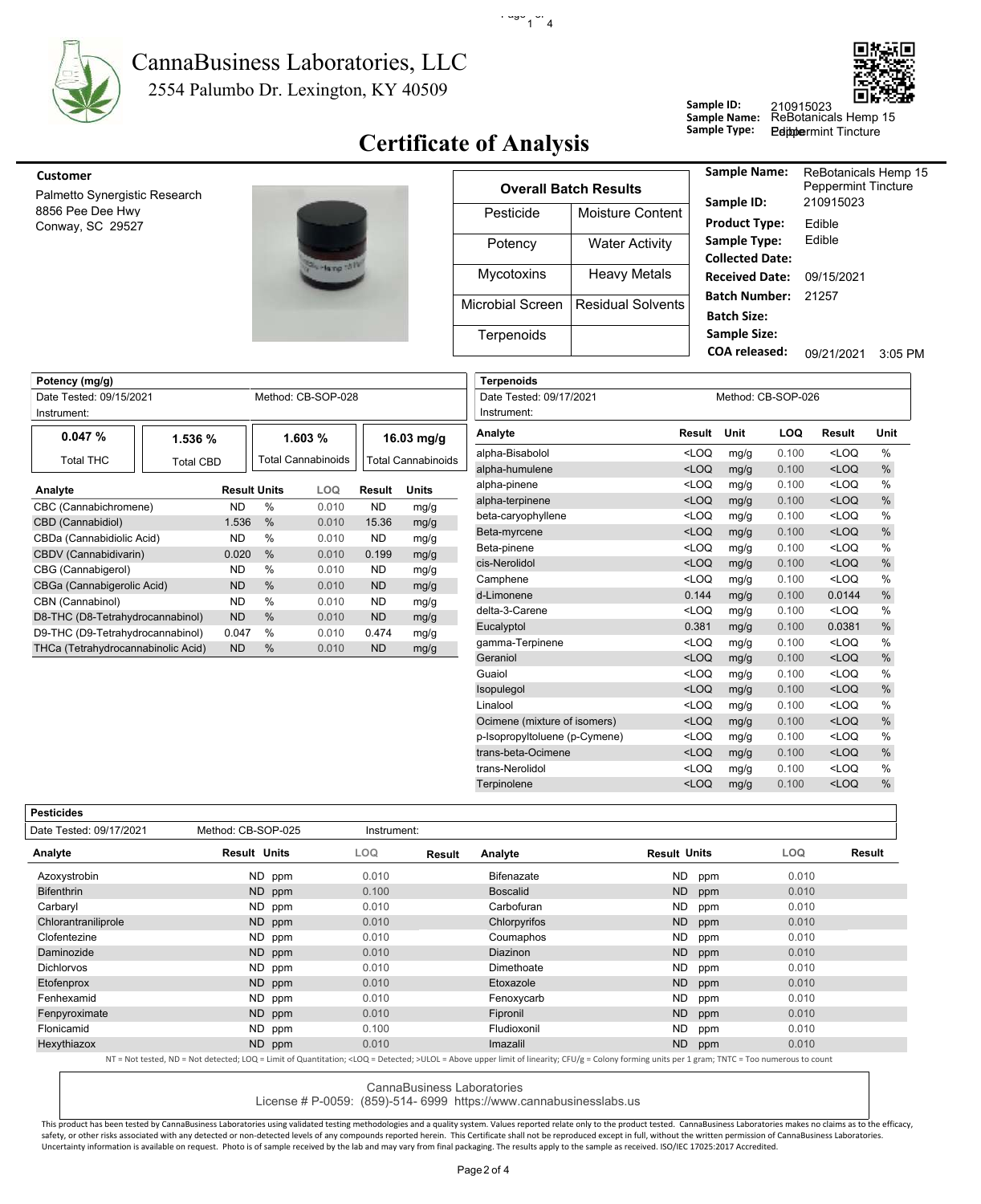



**Peppermint Tincture** 

**Sample ID:**

**Sample Name:**

# **Certificate of Analysis** Sample Type:

| <b>Pesticides</b>        |                                                                                                                                       |             |               |                   |                                                           |        |       |        |
|--------------------------|---------------------------------------------------------------------------------------------------------------------------------------|-------------|---------------|-------------------|-----------------------------------------------------------|--------|-------|--------|
| Date Tested: 09/17/2021  | Method: CB-SOP-025                                                                                                                    | Instrument: |               |                   |                                                           |        |       |        |
| Analyte                  | <b>Result Units</b>                                                                                                                   | LOQ         | <b>Result</b> | Analyte           | <b>Result Units</b>                                       |        | LOQ   | Result |
| Imidacloprid             | ND ppm                                                                                                                                | 0.010       |               | Malathion         | <b>ND</b>                                                 | ppm    | 0.010 |        |
| Metalaxyl                | ND ppm                                                                                                                                | 0.010       |               | Methiocarb        | <b>ND</b>                                                 | ppm    | 0.010 |        |
| Methomyl                 | <b>ND</b><br>ppm                                                                                                                      | 0.010       |               | Myclobutanil      | <b>ND</b>                                                 | ppm    | 0.010 |        |
| Naled                    | ND ppm                                                                                                                                | 0.010       |               | Oxamyl            | <b>ND</b>                                                 | ppm    | 0.010 |        |
| Paclobutrazol            | <b>ND</b><br>ppm                                                                                                                      | 0.010       |               | Phosmet           | <b>ND</b>                                                 | ppm    | 0.010 |        |
| Prallethrin              | <b>ND</b><br>ppm                                                                                                                      | 0.010       |               | Propiconazole     | <b>ND</b>                                                 | ppm    | 0.010 |        |
| Propoxur                 | ND ppm                                                                                                                                | 0.010       |               | Pyrethrin I       | <b>ND</b>                                                 | ppm    | 0.010 |        |
| Pyrethrin II             | <b>ND</b><br>ppm                                                                                                                      | 0.010       |               | Pyridaben         | <b>ND</b>                                                 | ppm    | 0.010 |        |
| Spinetoram               | <b>ND</b><br>ppm                                                                                                                      | 0.010       |               | Spiromesifen      | <b>ND</b>                                                 | ppm    | 0.010 |        |
| Spirotetramat            | ND ppm                                                                                                                                | 0.010       |               | Tebuconazole      | <b>ND</b>                                                 | ppm    | 0.010 |        |
| Thiacloprid              | ND<br>ppm                                                                                                                             | 0.010       |               | Thiamethoxam      | <b>ND</b>                                                 | ppm    | 0.010 |        |
| Trifloxystrobin          | <b>ND</b><br>ppm                                                                                                                      | 0.010       |               | Ethoprophos       | <b>ND</b>                                                 | ppm    | 0.010 |        |
| Kresoxym-methyl          | ND.<br>ppm                                                                                                                            | 0.010       |               | Permethrins       | <b>ND</b>                                                 | ppm    | 0.010 |        |
| Piperonyl Butoxide       | <b>ND</b><br>ppm                                                                                                                      | 0.010       |               | Spinosyn A        | <b>ND</b>                                                 | ppm    | 0.010 |        |
| Spiroxamine-1            | <b>ND</b><br>ppm                                                                                                                      | 0.010       |               | AbamectinB1a      | <b>ND</b>                                                 | ppm    | 0.010 |        |
| Spinosyn D               | ND ppm                                                                                                                                | 0.010       |               | Acephate          | <b>ND</b>                                                 | ppm    | 0.010 |        |
| Acetamiprid              | ND ppm                                                                                                                                | 0.010       |               | Aldicarb          | ND                                                        | ppm    | 0.010 |        |
| <b>Mycotoxins</b>        |                                                                                                                                       |             |               |                   |                                                           |        |       |        |
| Date Tested: 09/17/2021  | Method: CB-SOP-025                                                                                                                    | Instrument: |               |                   |                                                           |        |       |        |
| Analyte                  | <b>Result Units</b>                                                                                                                   | LOQ         | <b>Result</b> | Analyte           | <b>Result Units</b>                                       |        | LOQ   | Result |
| Ochratoxin A             | <b>ND</b><br>ppm                                                                                                                      | 0.010       |               | Aflatoxin B1      | <b>ND</b>                                                 | ppm    | 0.010 |        |
| Aflatoxin G2             | ND ppm                                                                                                                                | 0.010       |               | Aflatoxin B2      | ND                                                        | ppm    | 0.010 |        |
| <b>Aflatoxin G1</b>      | ND ppm                                                                                                                                | 0.010       |               |                   |                                                           |        |       |        |
| <b>Metals</b>            |                                                                                                                                       |             |               |                   |                                                           |        |       |        |
| Date Tested: 09/17/2021  | Method: CB-SOP-027                                                                                                                    | Instrument: |               |                   |                                                           |        |       |        |
| Analyte                  | <b>Result Units</b>                                                                                                                   | LOQ         | Result        | Analyte           | <b>Result Units</b>                                       |        | LOQ   | Result |
| Arsenic                  | <loq ppm<="" td=""><td>0.200</td><td></td><td>Cadmium</td><td><loq< td=""><td>ppm</td><td>0.200</td><td></td></loq<></td></loq>       | 0.200       |               | Cadmium           | <loq< td=""><td>ppm</td><td>0.200</td><td></td></loq<>    | ppm    | 0.200 |        |
| Lead                     | <loq ppm<="" td=""><td>0.200</td><td></td><td>Mercury</td><td><loq ppm<="" td=""><td></td><td>0.200</td><td></td></loq></td></loq>    | 0.200       |               | Mercury           | <loq ppm<="" td=""><td></td><td>0.200</td><td></td></loq> |        | 0.200 |        |
| <b>Microbial</b>         |                                                                                                                                       |             |               |                   |                                                           |        |       |        |
| Date Tested: 09/21/2021  | Method:                                                                                                                               | Instrument: |               |                   |                                                           |        |       |        |
| Analyte                  | <b>Result Units</b>                                                                                                                   | LOQ         | <b>Result</b> | Analyte           | <b>Result Units</b>                                       |        | LOQ   | Result |
| STEC (E. coli)           | Negative                                                                                                                              |             |               | Salmonella        | Negative                                                  |        |       |        |
| L. monocytogenes         | Negative                                                                                                                              |             |               | Yeast/Mold (qPCR) |                                                           | 0 CFUs |       |        |
| <b>Residual Solvent</b>  |                                                                                                                                       |             |               |                   |                                                           |        |       |        |
| Date Tested: 09/17/2021  | Method: CB-SOP-032                                                                                                                    | Instrument: |               |                   |                                                           |        |       |        |
| Analyte                  | <b>Result Units</b>                                                                                                                   | LOQ         | Result        | Analyte           | <b>Result Units</b>                                       |        | LOQ.  | Result |
| 1-4 Dioxane              | <loq ppm<="" td=""><td>29</td><td></td><td>2-Butanol</td><td><loq ppm<="" td=""><td></td><td>175</td><td></td></loq></td></loq>       | 29          |               | 2-Butanol         | <loq ppm<="" td=""><td></td><td>175</td><td></td></loq>   |        | 175   |        |
| 2-Ethoxyethanol          | <loq ppm<="" td=""><td>24</td><td></td><td>2-Methylpentane</td><td><loq ppm<="" td=""><td></td><td>87</td><td></td></loq></td></loq>  | 24          |               | 2-Methylpentane   | <loq ppm<="" td=""><td></td><td>87</td><td></td></loq>    |        | 87    |        |
| 3-Methylpentane          | <loq ppm<="" td=""><td>87</td><td></td><td>2-Propanol</td><td><loq ppm<="" td=""><td></td><td>350</td><td></td></loq></td></loq>      | 87          |               | 2-Propanol        | <loq ppm<="" td=""><td></td><td>350</td><td></td></loq>   |        | 350   |        |
|                          | <loq ppm<="" td=""><td>146</td><td></td><td>Ether</td><td><loq ppm<="" td=""><td></td><td>350</td><td></td></loq></td></loq>          | 146         |               | Ether             | <loq ppm<="" td=""><td></td><td>350</td><td></td></loq>   |        | 350   |        |
| Cyclohexane              |                                                                                                                                       | 81          |               | Acetone           | <loq ppm<="" td=""><td></td><td>350</td><td></td></loq>   |        | 350   |        |
| Ethylbenzene             | <loq ppm<="" td=""><td></td><td></td><td></td><td></td><td></td><td>350</td><td></td></loq>                                           |             |               |                   |                                                           |        | 350   |        |
| <b>Isopropyl Acetate</b> | <loq ppm<="" td=""><td>175</td><td></td><td>Methylbutane</td><td><loq ppm<="" td=""><td></td><td></td><td></td></loq></td></loq>      | 175         |               | Methylbutane      | <loq ppm<="" td=""><td></td><td></td><td></td></loq>      |        |       |        |
| n-Heptane                | <loq ppm<="" td=""><td>350</td><td></td><td>n-Hexane</td><td><loq ppm<="" td=""><td></td><td>87</td><td></td></loq></td></loq>        | 350         |               | n-Hexane          | <loq ppm<="" td=""><td></td><td>87</td><td></td></loq>    |        | 87    |        |
| n-Pentane                | <loq ppm<="" td=""><td>350</td><td></td><td>Tetrahydrofuran</td><td><loq ppm<="" td=""><td></td><td>54</td><td></td></loq></td></loq> | 350         |               | Tetrahydrofuran   | <loq ppm<="" td=""><td></td><td>54</td><td></td></loq>    |        | 54    |        |

CannaBusiness Laboratories

License # P-0059: (859)-514- 6999 https://www.cannabusinesslabs.us

This product has been tested by CannaBusiness Laboratories using validated testing methodologies and a quality system. Values reported relate only to the product tested. CannaBusiness Laboratories makes no claims as to the safety, or other risks associated with any detected or non-detected levels of any compounds reported herein. This Certificate shall not be reproduced except in full, without the written permission of CannaBusiness Laborato Uncertainty information is available on request. Photo is of sample received by the lab and may vary from final packaging. The results apply to the sample as received. ISO/IEC 17025:2017 Accredited.